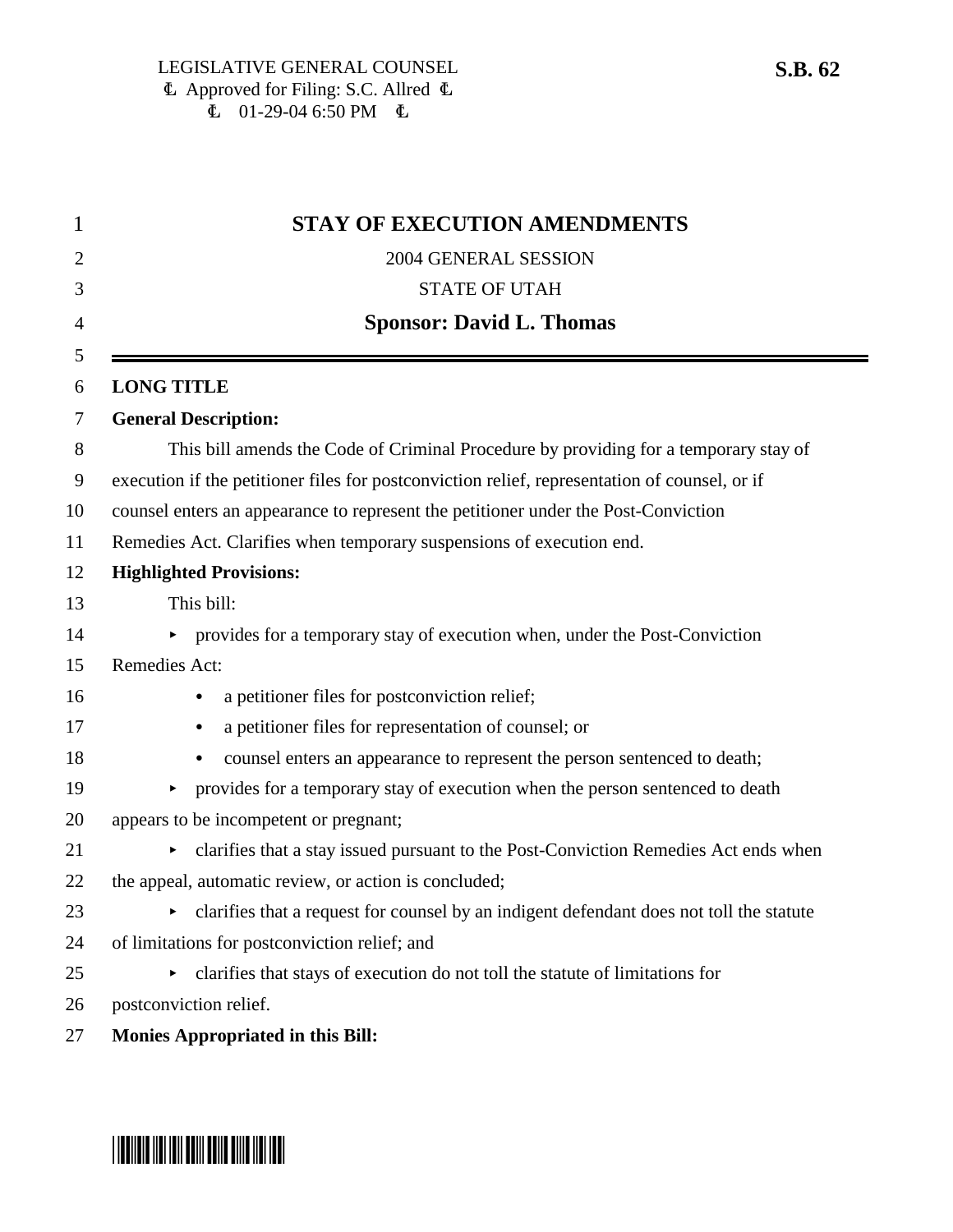| 28       | None                                                                                                 |
|----------|------------------------------------------------------------------------------------------------------|
| 29       | <b>Other Special Clauses:</b>                                                                        |
| 30       | None                                                                                                 |
| 31       | <b>Utah Code Sections Affected:</b>                                                                  |
| 32       | <b>AMENDS:</b>                                                                                       |
| 33       | 77-19-8, as last amended by Chapter 13, Laws of Utah 1994                                            |
| 34       | 78-35a-107, as renumbered and amended by Chapter 235, Laws of Utah 1996                              |
| 35<br>36 | Be it enacted by the Legislature of the state of Utah:                                               |
| 37       | Section 1. Section <b>77-19-8</b> is amended to read:                                                |
| 38       | 77-19-8. Judgment of death, when suspended, and by whom.                                             |
|          | $[A] (1)$ Except as stated in Subsection (2), a judge, tribunal, or officer, other than the          |
|          | governor or the Board of Pardons and Parole, may not stay or suspend the execution of a              |
|          | judgment of death [ <del>, except:</del> ].                                                          |
|          | $[\frac{(+)}{2}]$ (2) (a) A court of competent jurisdiction shall issue a temporary stay of judgment |
|          | of death [may issue by a court of competent jurisdiction] when:                                      |
|          | (i) the judgment is appealed $[\cdot]$ ;                                                             |
|          | (ii) the judgment is automatically reviewed. or subjected to collateral attack in a post             |
|          | conviction proceeding]; [or]                                                                         |
|          | (iii) the person sentenced to death files a petition for postconviction relief under Title           |
|          | 78, Chapter 35a, Post-Conviction Remedies Act;                                                       |
|          | (iv) the person sentenced to death requests counsel under Subsection $78-35a-202(2)(a)$              |
|          | to represent him in an action under Title 78, Chapter 35a, Post-Conviction Remedies Act; or          |
|          | (v) counsel enters an appearance to represent the person sentenced to death in an action             |
|          | under Title 78, Chapter 35a, Post-Conviction Remedies Act.                                           |
|          | $[\frac{2}{2}]$ (b) (i) [in cases of suspected incompetency or pregnancy of the defendant,           |
|          | execution may be temporarily suspended by the The executive director of the Department of            |
|          | Corrections or [his] a designee under Section 77-19-13 may temporarily suspend the execution         |
|          | if the person sentenced to death appears to be incompetent or pregnant.                              |
|          | (ii) A temporary suspension under Subsection $(2)(b)(i)$ shall end if the person is                  |
|          | determined to be:                                                                                    |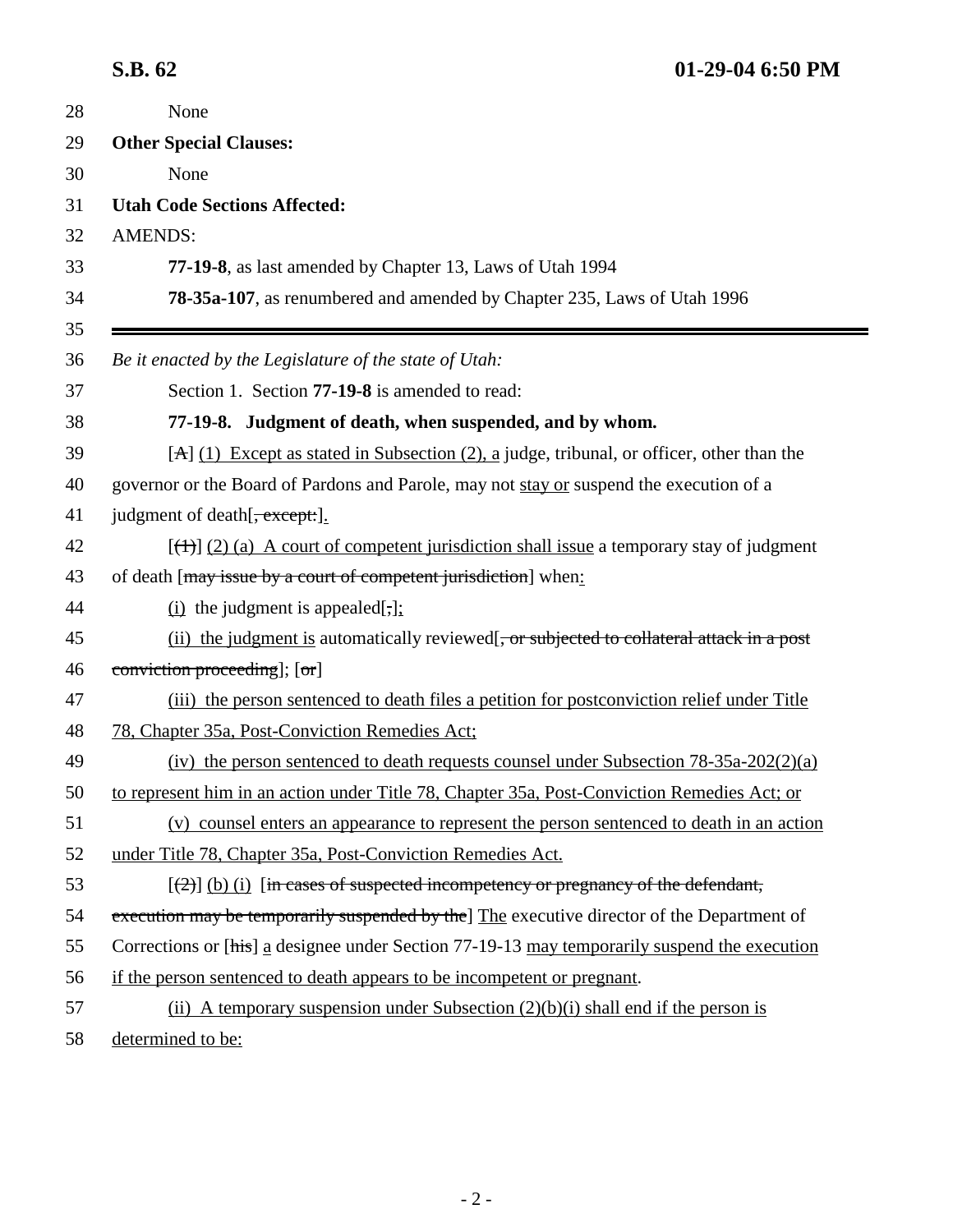## **01-29-04 6:50 PM** S.B. 62

| 59 | (A) competent;                                                                                    |
|----|---------------------------------------------------------------------------------------------------|
| 60 | (B) not pregnant; or                                                                              |
| 61 | (C) no longer incompetent or pregnant.                                                            |
| 62 | $(3)$ (a) The court must vacate a stay issued pursuant to Subsection $(2)(a)$ when the            |
| 63 | appeal, automatic review, or action under Title 78, Chapter 35a, Post-Conviction Remedies Act     |
| 64 | is concluded.                                                                                     |
| 65 | (b) A request for counsel under Section 78-35a-202 does not constitute an application             |
| 66 | for postconviction or other collateral review and does not toll the statute of limitations under  |
| 67 | Section 78-35a-107.                                                                               |
| 68 | Section 2. Section <b>78-35a-107</b> is amended to read:                                          |
| 69 | 78-35a-107. Statute of limitations for postconviction relief.                                     |
| 70 | (1) A petitioner is entitled to relief only if the petition is filed within one year after the    |
| 71 | cause of action has accrued.                                                                      |
| 72 | (2) For purposes of this section, the cause of action accrues on the latest of the                |
| 73 | following dates:                                                                                  |
| 74 | (a) the last day for filing an appeal from the entry of the final judgment of conviction, if      |
| 75 | no appeal is taken;                                                                               |
| 76 | (b) the entry of the decision of the appellate court which has jurisdiction over the case,        |
| 77 | if an appeal is taken;                                                                            |
| 78 | (c) the last day for filing a petition for writ of certiorari in the Utah Supreme Court or        |
| 79 | the United States Supreme Court, if no petition for writ of certiorari is filed;                  |
| 80 | (d) the entry of the denial of the petition for writ of certiorari or the entry of the            |
| 81 | decision on the petition for certiorari review, if a petition for writ of certiorari is filed; or |
| 82 | (e) the date on which petitioner knew or should have known, in the exercise of                    |
| 83 | reasonable diligence, of evidentiary facts on which the petition is based.                        |
| 84 | (3) If the court finds that the interests of justice require, a court may excuse a                |
| 85 | petitioner's failure to file within the time limitations.                                         |
| 86 | (4) Sections $77-19-8$ , $78-12-35$ and $78-12-40$ do not extend the limitations period           |
|    |                                                                                                   |

87 established in this section.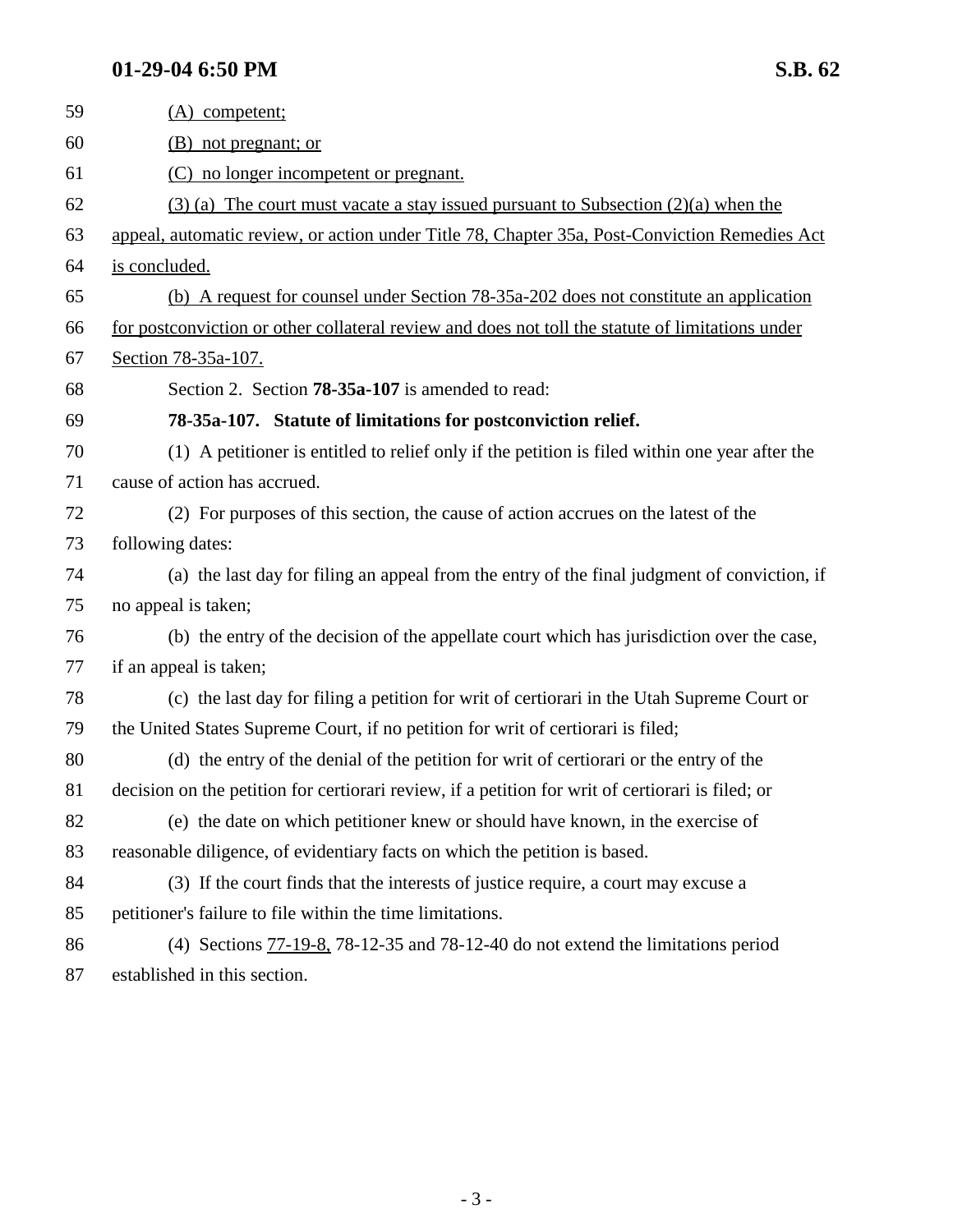-

## **Legislative Review Note as of 1-28-04 10:44 AM**

A limited legal review of this legislation raises no obvious constitutional or statutory concerns.

**Office of Legislative Research and General Counsel**